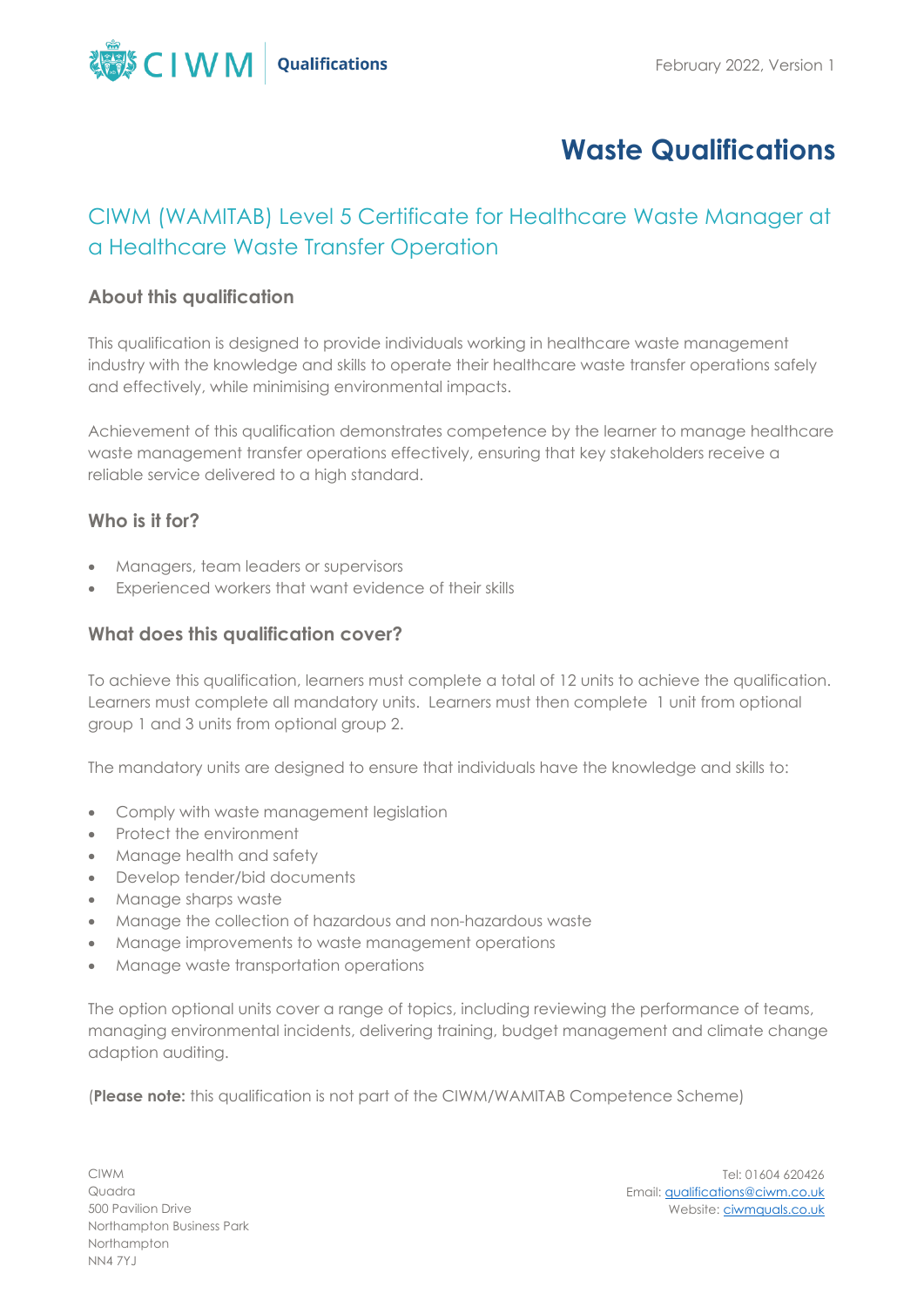

#### **What are the entry requirements of this qualification?**

This qualification is open entry. This means that learners interested in undertaking the qualification do not require any other qualifications or levels of attainment. However, learners will need to be employed in a suitable position, or have access to the working environment, as the qualification is assessed 'on the job'.

# **What job role could this qualification lead to or support?**

This qualification is ideal for experienced people managing healthcare waste management transfer and transport operations that require evidence of their competence. It is a flexible qualification that can be tailored to meet the requirements of specific job roles in the sector or within a particular organisation. People already working in relevant roles could be employed by NHS, waste management companies or third sector (not-for-profit) organisations.

#### **What are the opportunities for progression to further learning?**

Learners that are interested in advancing their careers through further education can go onto study several qualifications at a higher level, including:

- FdSc Wastes Management
- BSc Wastes Management
- MSc Waste and Resource Management

#### **General Information**

Guided Learning Hours: 144<sup>\*</sup> \*this is the amount of time the average learner is expected to spend in supervised learning and practice, but may vary by learner **Maximum Total Qualification Time:** 288 **Ofqual Number:** 610/0551/4 **CIWM Code:** HWMTO **Quartz Code:** 548 (programme)/ 423 (qualification)

**Assessment:** Portfolio of evidence

**Available in the following countries:** England, Wales, Scotland, Northern Ireland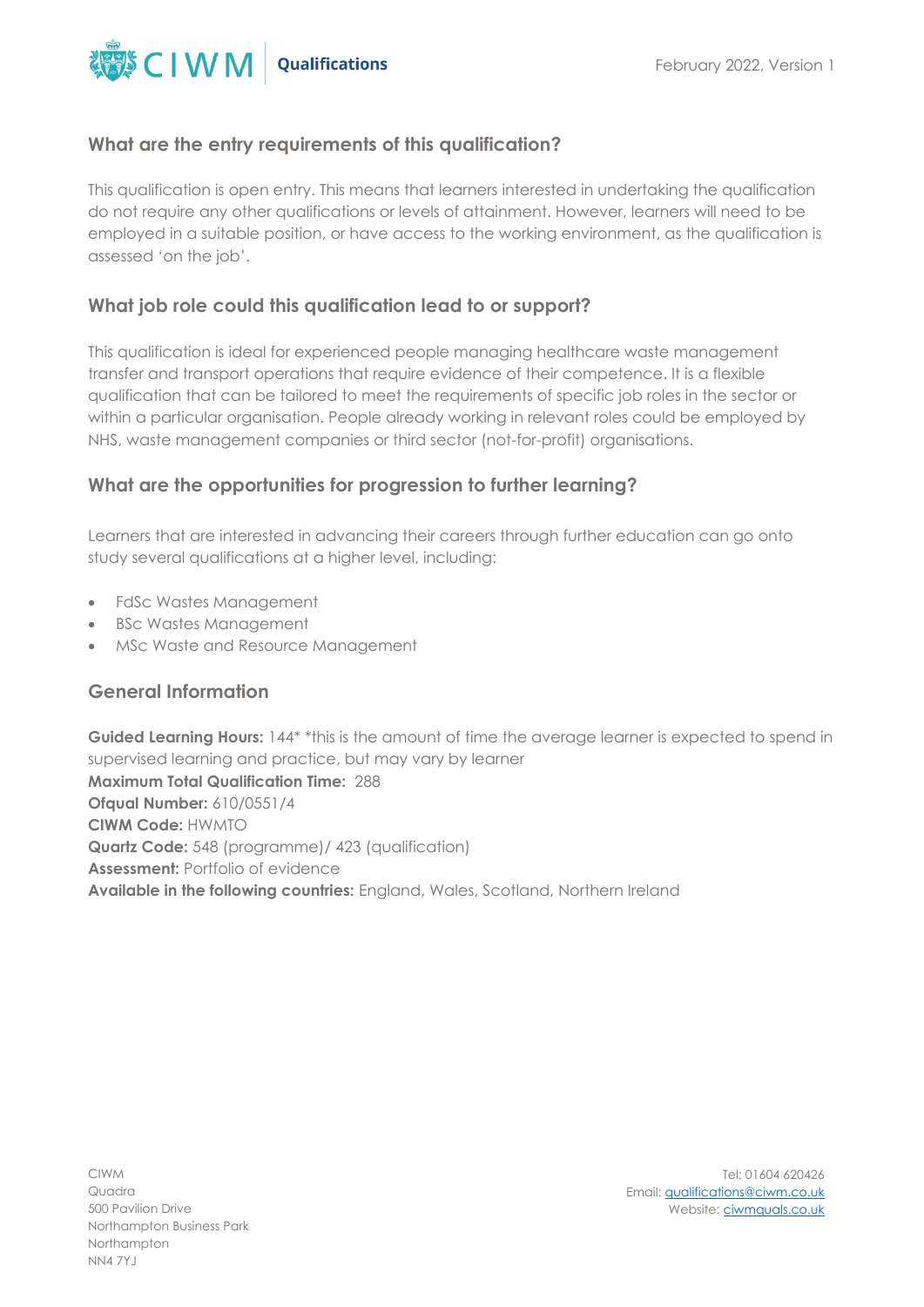

## **Qualification Structure**

Learners must complete the 8 mandatory units and then select 1 unit from optional group 1 and 3 units from the optional group 2.

#### **Mandatory Group**

| <b>Ofqual</b><br>Code | <b>Title</b>                                                                                                                      | Level | <b>CIWM</b><br><b>Unit</b><br>Code |
|-----------------------|-----------------------------------------------------------------------------------------------------------------------------------|-------|------------------------------------|
| R/650/1525            | Comply with waste management legislation                                                                                          | 5     | HWM01                              |
| J/650/1530            | Manage the environmental impact of work activities at<br>healthcare facilities, treatment facilities, and transport<br>operations | 5     | HWM06                              |
| F/650/1539            | Manage sharps waste safely at a healthcare facility                                                                               | 5     | HWM14                              |
| K/650/1540            | Manage the collection of hazardous and non-hazardous waste<br>from a healthcare facility                                          | 5     | HWM15                              |
| M/650/1542            | Manage improvements to waste management practices<br>based on principles of sustainability                                        | 5     | HWM17                              |
| Y/650/1545            | Manage waste transport operations for the transfer of<br>hazardous and non-hazardous waste at a healthcare facility               | 5     | <b>HWM20</b>                       |
| M/650/1551            | Manage maintenance and other engineering operations                                                                               | 5     | <b>HWM26</b>                       |
| R/650/1552            | Manage health and safety during healthcare waste transport<br>operations                                                          | 5     | <b>HWM27</b>                       |

#### **Optional Group 1**

| <b>Ofqual</b><br>Code | <b>Title</b>                                                                          | Level | <b>CIWM</b><br>Unit<br>Code |
|-----------------------|---------------------------------------------------------------------------------------|-------|-----------------------------|
| R/650/1534            | Contribute to the development of tender bid documentation<br>and contractor selection |       | HWM10a                      |
| T/650/1535            | Implement, manage, and monitor contracted services                                    |       | HWM10b                      |

#### **Option Group 2**

| Ofqual<br>Code | <b>Title</b>                                                         | Level | <b>CIWM</b><br>Unit<br>Code |
|----------------|----------------------------------------------------------------------|-------|-----------------------------|
|                | Y/650/1527   Contribute to the selection of personnel for activities |       | HWM03                       |
|                | A/650/1528 Create effective working relationships                    |       | HWM04                       |

Tel: 01604 620426 Email[: qualifications@ciwm.co.uk](mailto:qualifications@ciwm.co.uk) Website: [ciwmquals.co.uk](https://www.ciwm.co.uk/ciwm/home/ciwm/default.aspx?hkey=95e241b6-a82d-4a99-aae0-a0f49b65d10b)